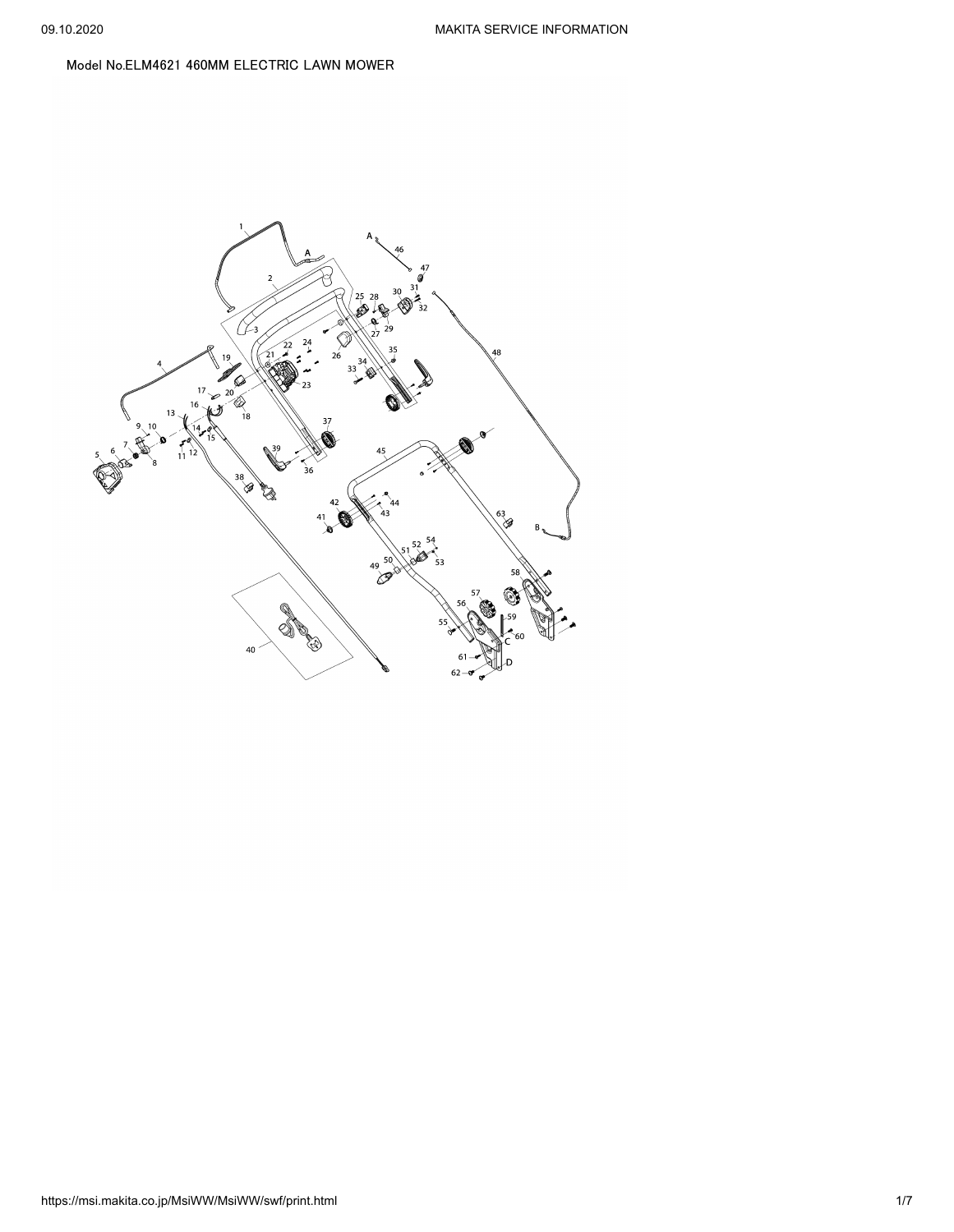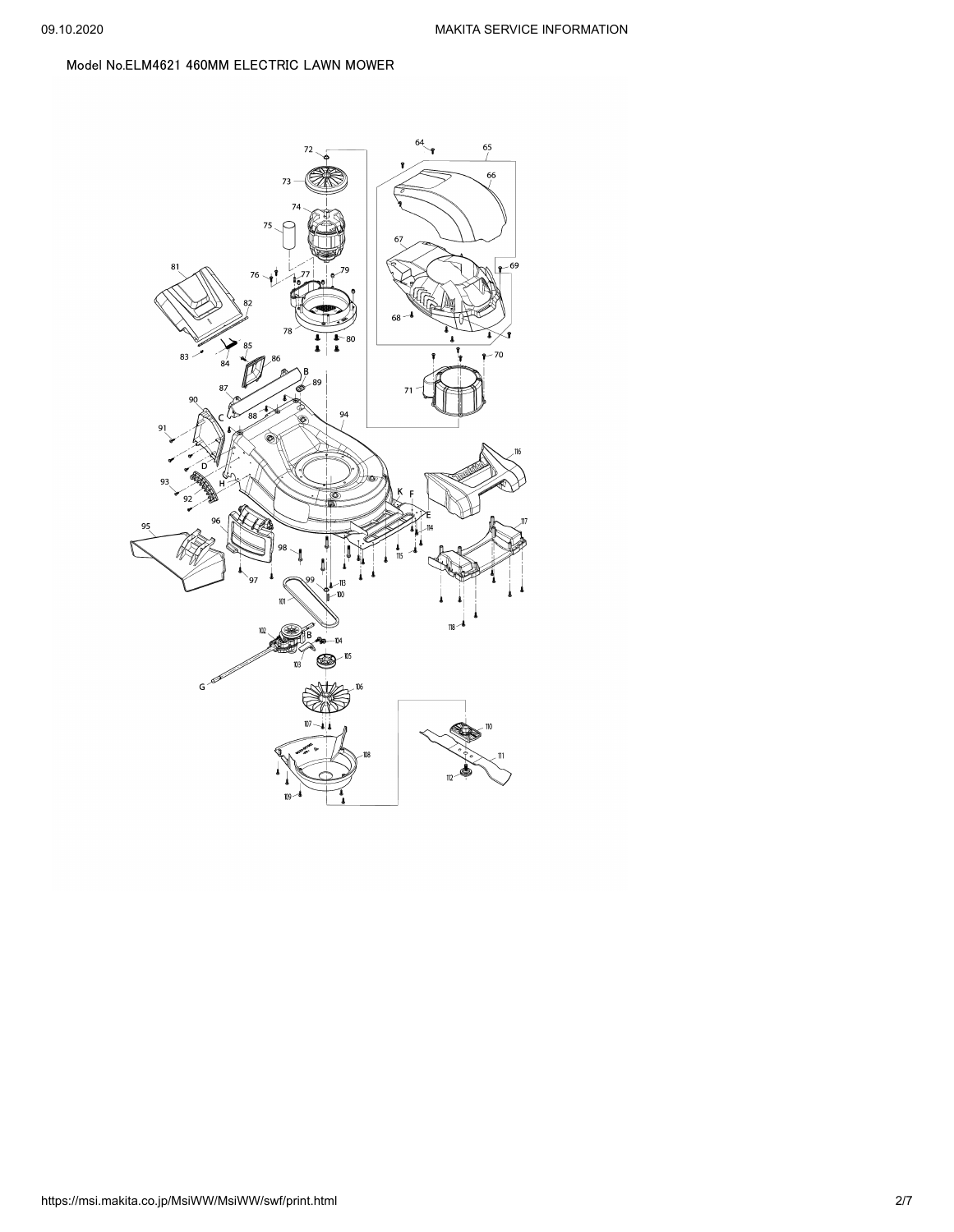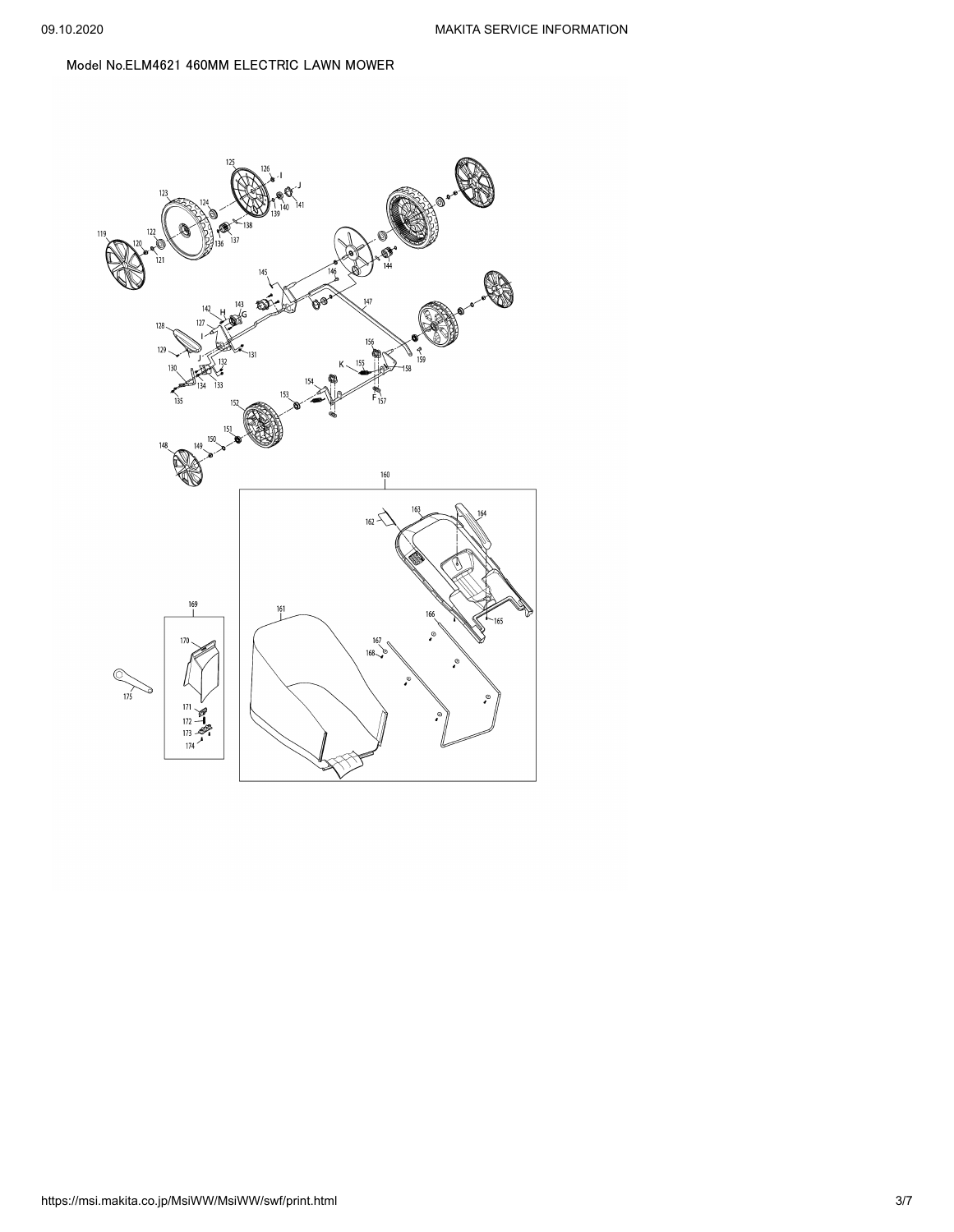| Артикул  Детали |            | Описание                                |         | Замена   Количество   New/Old   Продажи   Закупка   Примечание |        |  |  |
|-----------------|------------|-----------------------------------------|---------|----------------------------------------------------------------|--------|--|--|
| 001             | YA00001108 | <b>DRIVE CONTOROL LEVER</b>             |         | $\mathbf{1}$                                                   |        |  |  |
| 002             | YA00001159 | <b>UPPER HANDLE BAR</b><br>ASSY         |         | $\mathbf{1}$                                                   |        |  |  |
| D <sub>10</sub> |            | INC.3                                   |         |                                                                |        |  |  |
| 003             | YA00001185 | SPONGE GRIP                             |         | $\mathbf{1}$                                                   |        |  |  |
| 004             | YA00001160 | <b>SWITCH LEVER</b>                     |         | $\mathbf{1}$                                                   |        |  |  |
| 005             | YA00000765 | SWITCH BOX RIGHT                        |         | $\mathbf{1}$                                                   |        |  |  |
| 006             | YA00000766 | <b>SWITCH LINK BUTTON</b>               |         | $\mathbf{1}$                                                   |        |  |  |
| 007             | YA00000767 | <b>COMPRESSION SPRING</b><br>16.8       |         | $\mathbf{1}$                                                   |        |  |  |
| 008             | YA00000768 | SWITCH LEVER END CAP<br>RIGHT           |         | $\mathbf{1}$                                                   |        |  |  |
| 009             | 652024721  | Винт                                    |         | $\mathbf{1}$                                                   |        |  |  |
| 010             | YA00000769 | <b>SWITCH TORSION</b><br>SPRING 21      |         | $\mathbf{1}$                                                   |        |  |  |
| 011             | YA00000778 | SELF TAPPING SCREW<br>ST4X16            |         | $\overline{2}$                                                 |        |  |  |
| 012             | YA00000780 | <b>CORD CLAMP</b>                       |         | $\mathbf{1}$                                                   |        |  |  |
| 013             | YA00001038 | POWER SUPPLY CORD<br>ASSY               |         | $\mathbf{1}$                                                   |        |  |  |
| 014             | YA00000778 | SELF TAPPING SCREW<br>ST4X16            |         | $\overline{2}$                                                 |        |  |  |
| 015             | YA00000780 | <b>CORD CLAMP</b>                       |         | $\mathbf{1}$                                                   |        |  |  |
| 016             | YA00000773 | POWER SUPPLY CORD<br>ASSY (EURO)        |         | $\mathbf{1}$                                                   |        |  |  |
| 017             | YA00000781 | <b>INDICATOR LENZ</b>                   |         | $\mathbf{1}$                                                   |        |  |  |
| 018             | YA00000772 | <b>SWITCH</b>                           |         | $\mathbf{1}$                                                   |        |  |  |
| 019             | 652023811  | Кабель                                  |         | $\mathbf{1}$                                                   |        |  |  |
| 020             | YA00001105 | DRIVE CONTROL LEVER<br><b>BRACKET R</b> |         | $\mathbf{1}$                                                   | $\ast$ |  |  |
| $020 - 1$       | YA00001105 | DRIVE CONTROL LEVER<br><b>BRACKET R</b> | $\circ$ | $\mathbf{1}$                                                   |        |  |  |
| 021             | YA00001106 | PLASTIC SADDLE<br>WASHER 5              |         | $\overline{2}$                                                 |        |  |  |
| 022             | YA00000820 | SELF TAPPING SCREW<br>ST5X16            |         | 2                                                              |        |  |  |
| 023             | YA00000782 | SWITCH BOX LEFT                         |         | $\mathbf{1}$                                                   |        |  |  |
| 024             | YA00000778 | SELF TAPPING SCREW<br>ST4X16            |         | $\boldsymbol{6}$                                               |        |  |  |
| 025             | YA00001107 | DRIVE CONTROL LEVER<br><b>BRACKET L</b> |         | $\mathbf{1}$                                                   | $\ast$ |  |  |
| $025 - 1$       | YA00001107 | DRIVE CONTROL LEVER<br><b>BRACKET L</b> | $\circ$ | $\mathbf{1}$                                                   |        |  |  |
| 026             | 652023795  | Держатель<br>бок.рукоятки               |         | $\mathbf{1}$                                                   |        |  |  |
| 027             |            | YA00000737   TORSION SPRING             |         | $\mathbf{1}$                                                   |        |  |  |
| 028             | 652024721  | Винт                                    |         | $\mathbf{1}$                                                   |        |  |  |
| 029             | 652023794  | Левый<br>шарнир<br>рукоятки             |         | $\mathbf{1}$                                                   |        |  |  |
| 030             | 652023793  | Держатель<br>бок.рукоятки               |         | $\mathbf{1}$                                                   |        |  |  |
| 031             | YA00000778 | SELF TAPPING SCREW<br>ST4X16            |         | $\mathbf{1}$                                                   |        |  |  |
| 032             | YA00000785 | SELF TAPPING SCREW<br>ST4X25            |         | $\mathbf{1}$                                                   |        |  |  |
| 033             | YA00001109 | HEX. BOLT M6X35                         |         | $\mathbf{1}$                                                   |        |  |  |
| 034             | YA00001110 | <b>OUTER WIRE STOPPER</b>               |         | $\mathbf{1}$                                                   |        |  |  |
| 035             | YA00000802 | HEX.FRANGE CAP NUT<br>M6                |         | $\mathbf{1}$                                                   |        |  |  |
| 036             | YA00000960 | SELF TAPPING SCREW<br>ST3X12            |         | 4                                                              |        |  |  |
| 037             | YA00000961 | ANGLE ADJUSTMENT<br>JOINT UPPER         |         | $\overline{2}$                                                 |        |  |  |
| 038             | YA00000921 | <b>CABLE CLIP</b>                       |         | $\mathbf{1}$                                                   |        |  |  |
| 039             | YA00000975 | TENSION LEVER ASSY                      |         | $\overline{2}$                                                 |        |  |  |
| 040             | YA00000858 | <b>EXTENSION LINE CABLE</b>             |         | $\mathbf{1}$                                                   | $\ast$ |  |  |
| 041             | YA00000976 | <b>CONICAL SPRING</b>                   |         | $\overline{2}$                                                 |        |  |  |
| 042             | YA00000977 | ANGLE ADJUSTMENT<br>JOINT LOWER         |         | $\overline{2}$                                                 |        |  |  |

Please order the parts with part number. The set of the set of the set of the set of the set of the set of the set of the 9/10/2020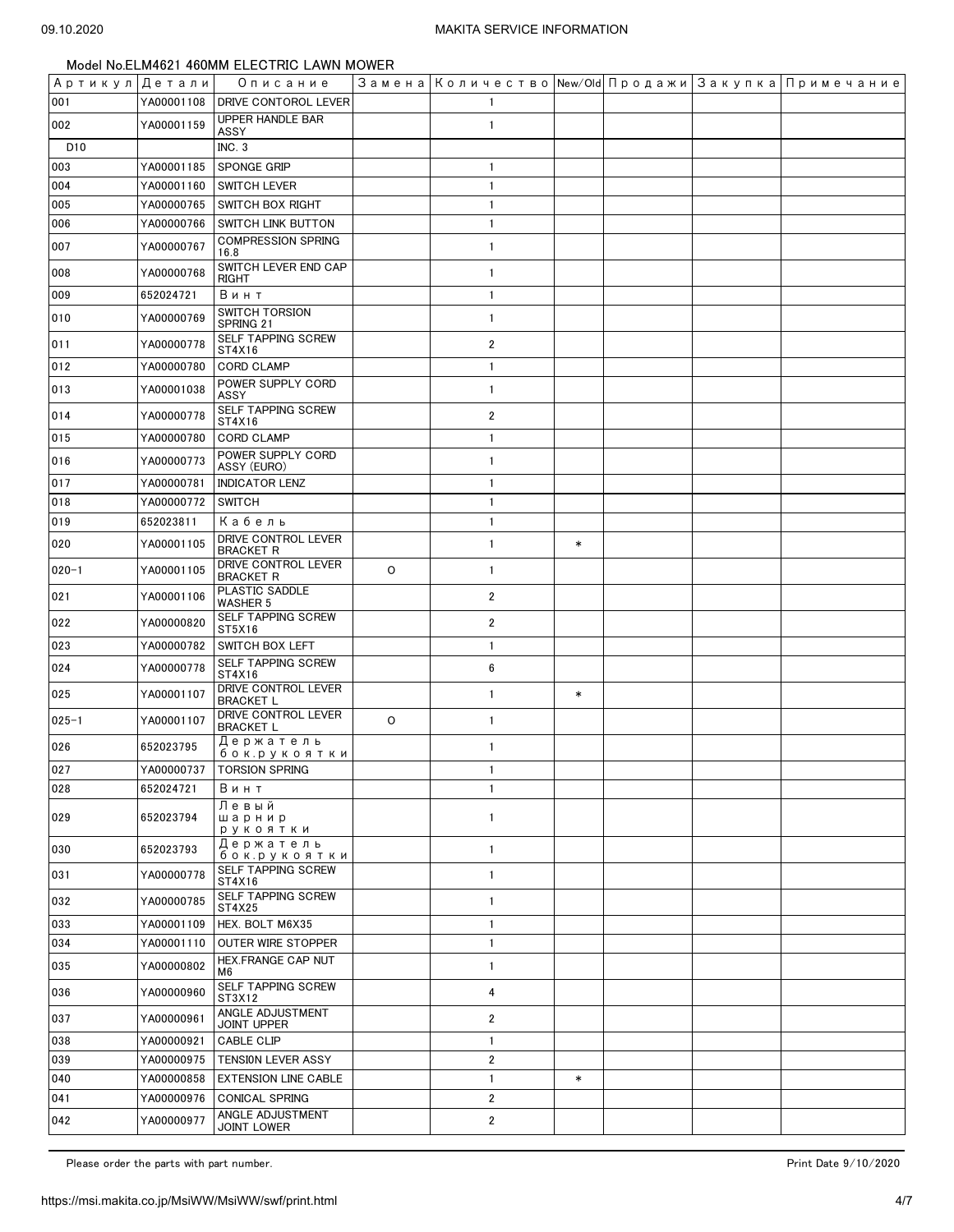| Артикул Детали  |            | Описание                               | Замена   Количество   New/Old   Продажи   Закупка   Примечание |  |  |
|-----------------|------------|----------------------------------------|----------------------------------------------------------------|--|--|
| 043             | YA00000960 | <b>SELF TAPPING SCREW</b><br>ST3X12    | 4                                                              |  |  |
| 044             | YA00000802 | HEX.FRANGE CAP NUT<br>M6               | $\overline{2}$                                                 |  |  |
| 045             | YA00001046 | LOWER HANDLE BAR                       | $\mathbf{1}$                                                   |  |  |
| 046             | YA00001143 | DRIVE CONTOROL WIRE<br><b>SHORT</b>    | $\mathbf{1}$                                                   |  |  |
| 047             | YA00001142 | WIRE JOINT                             | $\mathbf{1}$                                                   |  |  |
| 048             | YA00001161 | DRIVE CONTOROL WIRE<br>LONG            | $\mathbf{1}$                                                   |  |  |
| 049             | YA00000970 | <b>CABLE GUIDE RING</b>                | $\mathbf{1}$                                                   |  |  |
| 050             | YA00000971 | <b>RUBBER SHEET</b>                    | $\mathbf{1}$                                                   |  |  |
| 051             | YA00000971 | <b>RUBBER SHEET</b>                    | $\mathbf{1}$                                                   |  |  |
| 052             | YA00000972 | <b>CABLE GUIDE CLAMP</b>               | $\mathbf{1}$                                                   |  |  |
| 053             | YA00000873 | SELF TAPPING SCREW<br>ST4X12           | $\mathbf{1}$                                                   |  |  |
| 054             | YA00000973 | SELF TAPPING SCREW<br>ST3X16           | $\mathbf{1}$                                                   |  |  |
| 055             | YA00000983 | SQUARE NECKED BOLT<br>M8X40            | $\overline{2}$                                                 |  |  |
| 056             | YA00001060 | HANDLE BRACKET RIGHT                   | $\mathbf{1}$                                                   |  |  |
| 057             | YA00000803 | M8 KNOB                                | $\overline{2}$                                                 |  |  |
| 058             | YA00001063 | HANDLE BRACKET LEFT                    | $\mathbf{1}$                                                   |  |  |
| 059             | YA00000997 | <b>CABLE CLAMP</b>                     | $\mathbf{1}$                                                   |  |  |
| 060             | YA00000998 | PAN HEAD SCREW M6X8                    | $\mathbf{1}$                                                   |  |  |
| 061             | YA00000778 | SELF TAPPING SCREW<br>ST4X16           | $\overline{2}$                                                 |  |  |
| 062             | YA00000995 | H.S.TRUSS HEAD SCREW<br>M8X16          | 4                                                              |  |  |
| 063             | YA00000921 | CABLE CLIP                             | $\mathbf{1}$                                                   |  |  |
| 064             | 652023758  | PAN HEAD SCREW<br>M5X16                | $\overline{2}$                                                 |  |  |
| 065             | YA00001125 | <b>MOTOR HOOD ASSY</b><br><b>BLUE</b>  | $\mathbf{1}$                                                   |  |  |
| D <sub>10</sub> |            | INC. 66-68                             |                                                                |  |  |
| 066             | YA00001070 | MOTOR HOOD UPPER<br><b>BLUE</b>        | $\mathbf{1}$                                                   |  |  |
| 067             | YA00001126 | <b>MOTOR HOOD LOWER</b>                | $\mathbf{1}$                                                   |  |  |
| 068             | YA00000820 | SELF TAPPING SCREW<br>ST5X16           | 4                                                              |  |  |
| 069             | 652023758  | PAN HEAD SCREW<br>M5X16                | $\overline{\mathbf{c}}$                                        |  |  |
| 070             | YA00000778 | SELF TAPPING SCREW<br>ST4X16           | 4                                                              |  |  |
| 071             | YA00001140 | <b>MOTER HOUSING UPPER</b>             | $\mathbf{1}$                                                   |  |  |
| 072             | YA00001096 | RETAINING RING S-17                    | $\mathbf{1}$                                                   |  |  |
| 073             | YA00001097 | <b>FAN</b>                             | $\mathbf{1}$                                                   |  |  |
| 074             | YA00001074 | MOTOR ASSY 230V 50Hz                   | $\mathbf{1}$                                                   |  |  |
| 075             | YA00001099 | CAPACTOR 25MICRO F<br>500V             | $\mathbf{1}$                                                   |  |  |
| 076             | YA00000778 | SELF TAPPING SCREW<br>ST4X16           | 2                                                              |  |  |
| 077             | 652023752  | <b>CABLE PRESSBOARD</b>                | $\mathbf{1}$                                                   |  |  |
| 078             | YA00001075 | <b>MOTOR HOUSING LOWER</b>             | $\mathbf{1}$                                                   |  |  |
| 079             | 652023843  | Гайка<br>прижимная                     | 4                                                              |  |  |
| 080             | YA00000995 | <b>H.S.TRUSS HEAD SCREW</b><br>M8X16   | 4                                                              |  |  |
| 081             | YA00001058 | <b>REAR FLAP BULE</b>                  | $\mathbf{1}$                                                   |  |  |
| 082             | YA00001122 | REAR FLAP HINGE ROD                    | $\mathbf{1}$                                                   |  |  |
| 083             | YA00000990 | STOP RING E-5                          | 1                                                              |  |  |
| 084             | YA00000994 | <b>REAR FLAP TORSION</b><br>SPRING 7.7 | $\mathbf{1}$                                                   |  |  |
| 085             | 652023758  | PAN HEAD SCREW<br>M5X16                | $\mathbf{1}$                                                   |  |  |
| 086             | YA00001134 | <b>GEAR BOX HOOD</b>                   | $\mathbf{1}$                                                   |  |  |
| 087             | YA00001061 | REAR FLAP HINGE BASE<br><b>BLUE</b>    | 1                                                              |  |  |

Please order the parts with part number. The set of the set of the set of the set of the set of the set of the set of the 9/10/2020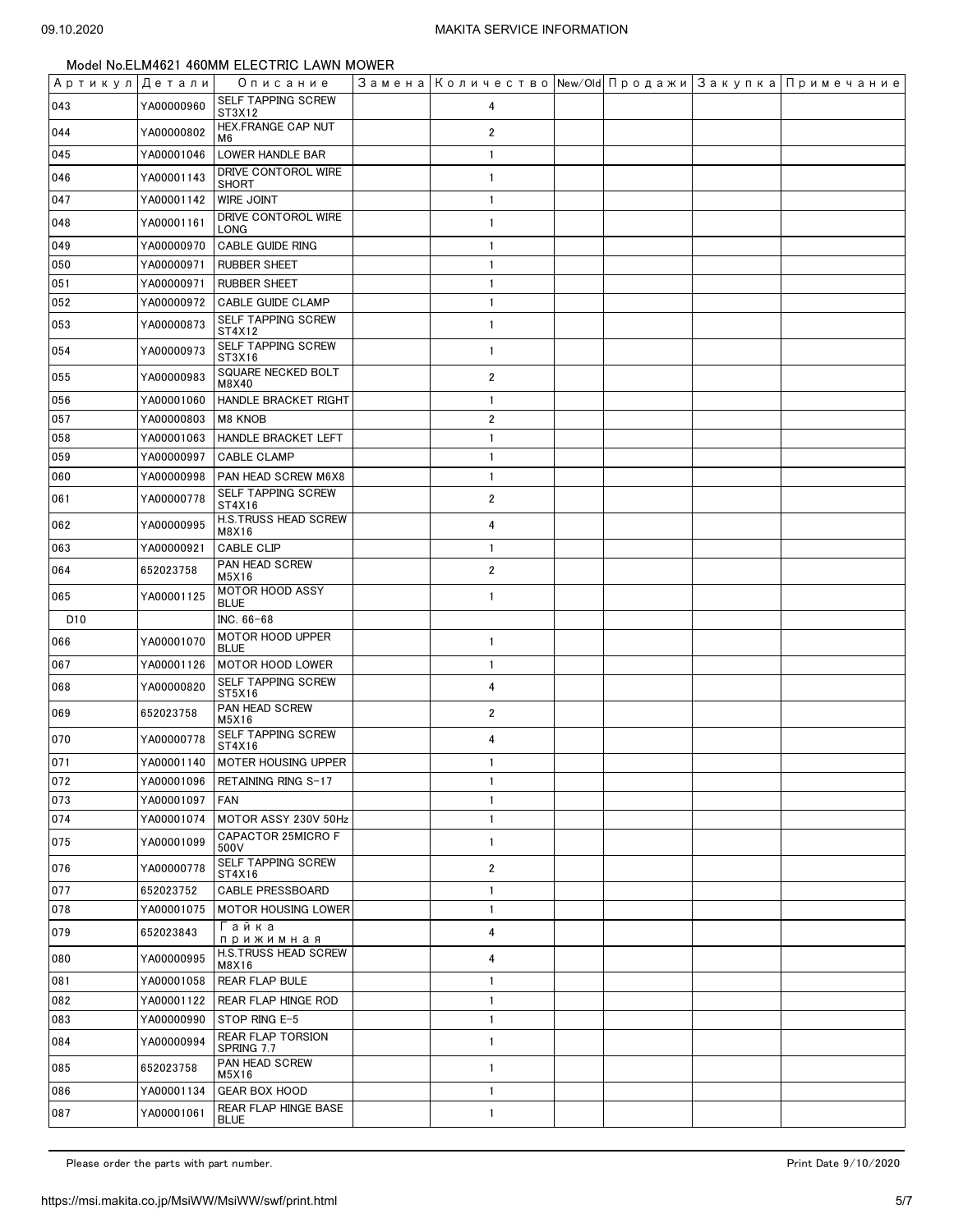| Артикул Детали |            | Описание                                       |           | Замена   Количество   New/Old   Продажи   Закупка   Примечание |        |  |  |
|----------------|------------|------------------------------------------------|-----------|----------------------------------------------------------------|--------|--|--|
| 088            | YA00000778 | SELF TAPPING SCREW<br>ST4X16                   |           | 3                                                              |        |  |  |
| 089            | YA00001135 | <b>GROMET</b>                                  |           | $\mathbf{1}$                                                   |        |  |  |
| 090            | YA00001089 | <b>GRASS OUTLET SLOPE</b><br><b>BOARD</b>      |           | $\overline{1}$                                                 |        |  |  |
| 091            | YA00000778 | SELF TAPPING SCREW<br>ST4X16                   |           | 4                                                              |        |  |  |
| 092            | YA00001064 | <b>HEIGHT ADJUSTER STOP</b><br><b>PLATE</b>    |           | $\mathbf{1}$                                                   |        |  |  |
| 093            | 652023758  | PAN HEAD SCREW<br>M5X16                        |           | $\overline{2}$                                                 |        |  |  |
| 094            | YA00001123 | <b>DECK</b>                                    |           | $\mathbf{1}$                                                   |        |  |  |
| 095            | YA00001090 | SIDE DISCHARGE<br><b>OUTLET</b>                |           | $\overline{1}$                                                 |        |  |  |
| 096            | YA00001092 | SIDE DISCHARGE FLAP<br>ASSY                    |           | $\mathbf{1}$                                                   |        |  |  |
| 097            | YA00001091 | SELF TAPPING SCREW<br>ST5X12                   |           | $\overline{2}$                                                 |        |  |  |
| 098            | YA00001076 | HEX. BOLT M8X35                                |           | 4                                                              |        |  |  |
| 099            | YA00001096 | RETAINING RING S-17                            |           | $\overline{1}$                                                 |        |  |  |
| 100            | YA00001141 | <b>FLAT KEY</b>                                |           | $\overline{1}$                                                 |        |  |  |
| 101            | YA00001138 | V BELT XPZ 772                                 |           | $\overline{1}$                                                 |        |  |  |
| 102            | YA00001121 | SELF DRIVING GEAR BOX<br>ASSY                  |           | $\overline{1}$                                                 |        |  |  |
| 103            | YA00001137 | <b>GEAR BOX STABILIZER</b>                     |           | $\overline{1}$                                                 |        |  |  |
| 104            | YA00001136 | HEX. FLANGE BOLT<br>M6X16                      |           | $\overline{2}$                                                 |        |  |  |
| 105            | YA00001139 | <b>V PULLEY</b>                                |           | $\overline{1}$                                                 |        |  |  |
| 106            | YA00001094 | <b>FAN LOWER SIDE</b>                          |           | $\mathbf{1}$                                                   |        |  |  |
| 107            | YA00001024 | SELF TAPPING SCREW<br>ST5X20                   |           | $\overline{2}$                                                 |        |  |  |
| 108            | YA00001095 | <b>UNDER COVER</b>                             |           | $\overline{1}$                                                 |        |  |  |
| 109            | YA00000778 | SELF TAPPING SCREW<br>ST4X16                   |           | 5                                                              |        |  |  |
| 110            | YA00001066 | <b>BLADE SUPPORT</b>                           |           | $\overline{1}$                                                 |        |  |  |
| 111            | YA00000742 | BLADE 46                                       |           | $\mathbf{1}$                                                   |        |  |  |
| 112            | YA00001067 | BLADE BOLT M10X30                              |           | $\mathbf{1}$                                                   |        |  |  |
| 113            | YA00001031 | SELF TAPPING SCREW<br>ST4X10                   |           | $\overline{2}$                                                 |        |  |  |
| 114            | YA00001024 | SELF TAPPING SCREW<br>ST5X20                   |           | 4                                                              |        |  |  |
| 115            | YA00000820 | SELF TAPPING SCREW<br>ST5X16                   |           | 6                                                              |        |  |  |
| 116            | YA00001079 | FRONT HOOD BLUE                                |           | $\mathbf{1}$                                                   |        |  |  |
| 117            | YA00001080 | <b>FRONT AXLE COVER</b>                        |           | $\overline{1}$                                                 |        |  |  |
| 118            | YA00000778 | SELF TAPPING SCREW<br>ST4X16                   |           | 8                                                              |        |  |  |
| 119            | YA00001049 | WHEEL CAP 9.5 INCH                             |           | $\overline{2}$                                                 |        |  |  |
| 120            | 652023843  | Гайка<br>прижимная                             |           | $\overline{2}$                                                 |        |  |  |
| 121            | YA00000420 | <b>WASHER</b>                                  |           | $\overline{\mathbf{c}}$                                        |        |  |  |
| 122            | YA00001186 | <b>FLANGED WHEEL</b><br>BEARING 1/2 INCH       |           | $\overline{2}$                                                 |        |  |  |
| 123            | YA00001050 | WHEEL ASSY 11 INCH                             |           | $\overline{\mathbf{c}}$                                        |        |  |  |
| 124            | YA00001186 | <b>FLANGED WHEEL</b><br>BEARING 1/2 INCH       |           | $\overline{2}$                                                 |        |  |  |
| 125            | YA00001132 | WHEEL COVER ISIDE                              |           | $\overline{2}$                                                 |        |  |  |
| 126            | YA00001088 | <b>SPACER RING</b><br>$1/2$ "X5MM              |           | $\overline{1}$                                                 | $\ast$ |  |  |
| $126 - 1$      | YA00001088 | <b>SPACER RING</b>                             | $\langle$ | $\overline{2}$                                                 |        |  |  |
| 127            | YA00001052 | $1/2$ "X5MM<br><b>REAR AXLE</b>                |           | $\overline{1}$                                                 |        |  |  |
| 128            | YA00000989 | <b>HEIGHT ADJUST GRIP</b>                      |           | $\overline{1}$                                                 |        |  |  |
| 129            | YA00000988 | PAN HEAD SCREW                                 |           | $\overline{1}$                                                 |        |  |  |
|                |            | M4X12                                          |           |                                                                |        |  |  |
| 130            | YA00001053 | <b>HIGHT ADJUST LEVER</b><br>NYLON INSERT HEX. |           | $\mathbf{1}$                                                   |        |  |  |
| 131            | YA00000393 | LOCK NUT M5<br>NYLON INSERT HEX.               |           | $\overline{2}$                                                 | $\ast$ |  |  |
| $131 - 1$      | YA00000393 | <b>LOCK NUT M5</b>                             | O         | $\overline{2}$                                                 |        |  |  |

Please order the parts with part number. The set of the set of the set of the set of the set of the set of the set of the 9/10/2020